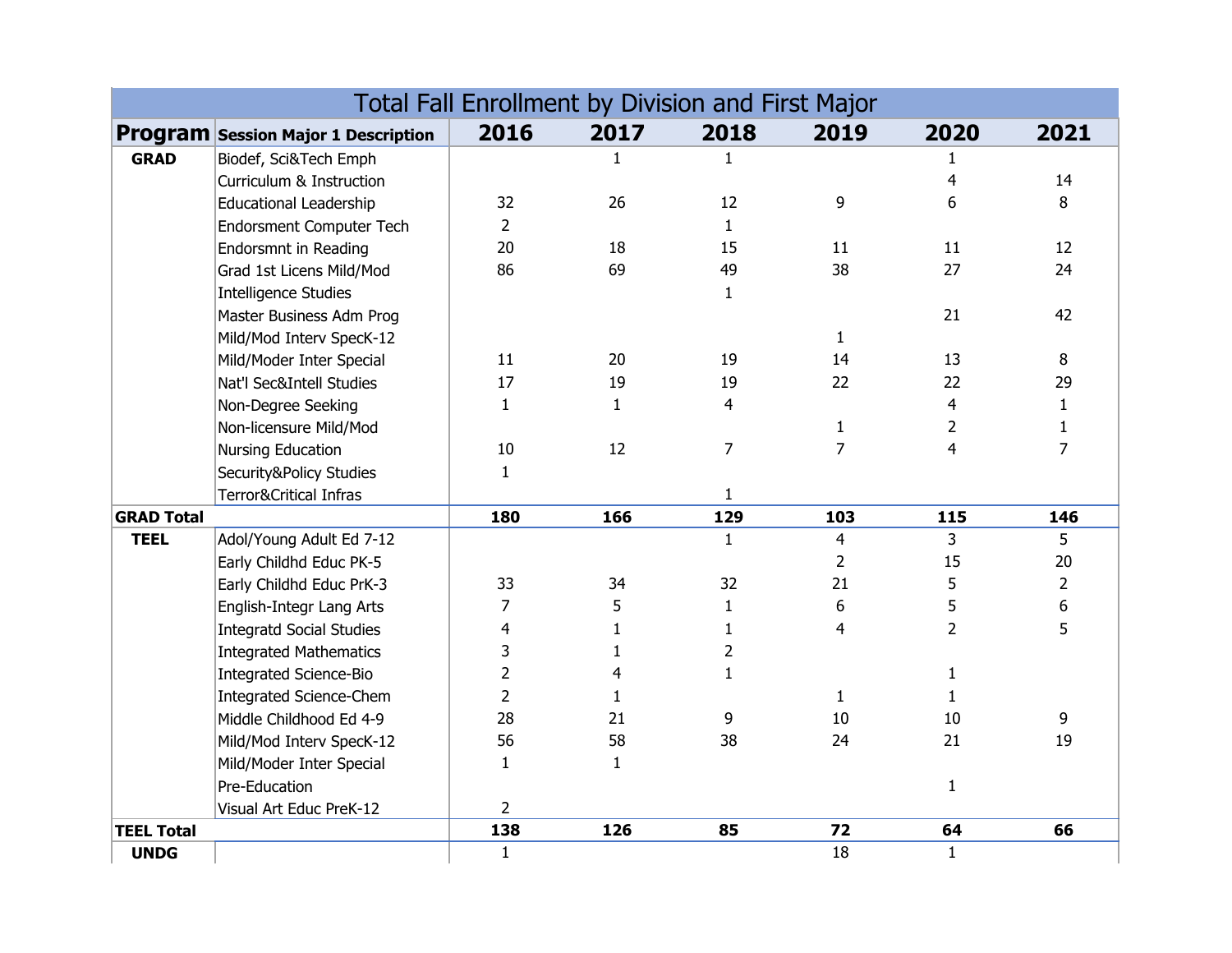| <b>UNDG</b> | Accounting                         | 39             | 40             | 37             | 34             | 26             | 22             |
|-------------|------------------------------------|----------------|----------------|----------------|----------------|----------------|----------------|
|             | Adol/Young Adult Ed 7-12           |                |                | $\mathbf{1}$   |                |                |                |
|             | Art                                | $\mathbf{1}$   | $\overline{4}$ | 6              | 4              | $\overline{2}$ | $\mathbf{1}$   |
|             | Biology                            | 106            | 106            | 118            | 114            | 107            | 80             |
|             | <b>Business</b>                    |                | $\mathbf{1}$   |                |                |                |                |
|             | <b>Business Administration</b>     | 97             | 103            | 111            | 97             | 111            | 99             |
|             | Chemistry                          | 5              | $10\,$         | 11             | 6              | $\,8\,$        | 6              |
|             | Communication                      | 49             | 55             | 50             | 48             | 29             | 17             |
|             | <b>Criminal Justice</b>            | 64             | 85             | 68             | 84             | 81             | 61             |
|             | <b>Cyber Security</b>              |                |                |                |                | 9              | 14             |
|             | Early Childhd Educ PK-5            |                |                |                |                | 12             | 38             |
|             | Early Childhd Educ PrK-3           | 47             | 44             | 41             | 39             | 24             | 9              |
|             | <b>Emergency Mgmt &amp; Policy</b> |                |                |                |                | $\overline{2}$ | 7              |
|             | English                            | 13             | 16             | 13             | 10             | 16             | $10\,$         |
|             | English-Integr Lang Arts           | $\overline{3}$ | $\overline{2}$ | $\overline{2}$ | $\mathbf{1}$   | $\overline{2}$ | 3              |
|             | <b>Environmental Science</b>       | 11             | $10\,$         | 13             | 14             | 12             | 11             |
|             | Finance                            | 18             | 24             | 25             | 20             | 22             | 22             |
|             | Graphic Design                     | 38             | 40             | 33             | 29             | 41             | 41             |
|             | Health Care Admin                  |                |                |                |                | $\overline{2}$ | 6              |
|             | History                            | 10             | 13             | 17             | 9              | 12             | 15             |
|             | Human Resources Managmt            | 16             | 14             | 14             | 14             | 13             | 13             |
|             | IDM-Tech Wrtng & Comm              |                |                | $\mathbf{1}$   | $\mathbf{1}$   |                |                |
|             | <b>Individ Designed Major</b>      |                |                |                | 5              | 3              | 2              |
|             | <b>Integratd Social Studies</b>    | 5              | 3              | 4              | 5              | 5              | 5              |
|             | <b>Integrated Mathematics</b>      | 5              | 5              | 5              | $\overline{2}$ | $\mathbf{1}$   |                |
|             | <b>Integrated Science-Bio</b>      | $\mathbf{1}$   |                |                |                |                |                |
|             | <b>Intelligence Studies</b>        | 29             | 24             | 24             | 28             | 24             | 13             |
|             | <b>International Business</b>      | 16             | 13             | 15             | 9              | 5              | $\overline{2}$ |
|             | Liberal Studies                    | 6              |                |                |                | 4              |                |
|             | Management                         | 67             | 54             | 48             | 49             | 48             | 40             |
|             | Marketing                          | 49             | 38             | 33             | 40             | 31             | 30             |
|             | <b>Mathematics</b>                 | 21             | 22             | 20             | 22             | 18             | 9              |
|             | Mgmt Info Systems                  | 25             | 24             | 21             | 12             | 10             | 7              |
|             | Middle Childhood Ed 4-9            | $\overline{7}$ | $\overline{7}$ | 9              | $\overline{7}$ | 5              | $\overline{4}$ |